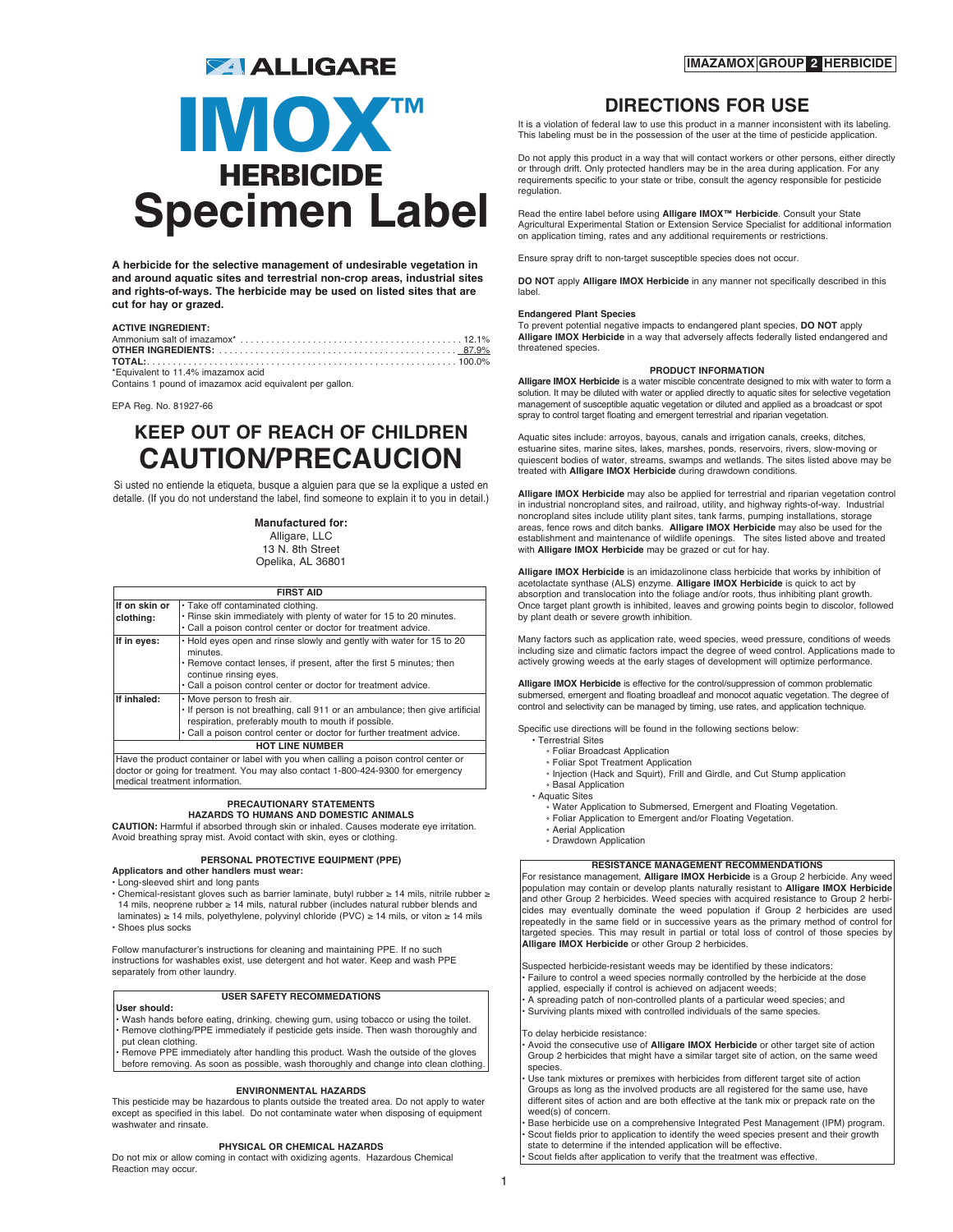• Contact your local extension specialist, certified crop advisors and/or manufacturer for herbicide resistance management and/or integrated weed management recommendations for specific crops and resistant weed biotypes.

Report any incidence of non-performance of this product against a particular weed species to your Alligare LLC retailer, representative or call 888-252-4427. If resistance is suspected, treat weed escapes with an herbicide having a different mechanism of action and/or use non-chemicals means to remove escapes, as practical, with the goal of preventing further seed production.

#### **ADJUVANTS**

For applications of **Alligare IMOX Herbicide** to emergent, floating or shoreline species, use of a spray adjuvant is required. The spray adjuvant used needs to be appropriate for aquatic sites.

**Nonionic Surfactants:** Use a nonionic surfactant at 0.25% volume/volume (v/v) or higher (see manufacturer's label) of the spray solution (0.25% v/v is equivalent to 1 quart in 100 gallons). For best results, select a nonionic surfactant with an HLB (hydrophilic to lipophilic balance) ratio between 12 and 17 with at least 70% surfactant in the formulated product (alcohols, fatty acids, oils, ethylene glycol or diethylene glycol should not be considered as surfactants to meet the above requirements).

**Methylated Seed Oils or Vegetable Oil Concentrates:** Methylated seed oil (MSO) or vegetable oil concentrate (VOC) may be used in replacement of a surfactant at 1.5 to 2 pints per acre. When using spray volumes greater than 30 gallons per acre, mix methylated seed oil or vegetable oil concentrates at 1% v/v of the total spray. The data indicates MSO aids in the deposition and imazamox uptake by plants under stress.

**Silicone-Based Surfactants:** Silicone-based surfactants allow greater spreading of the spray droplet on the leaf surface, as compared to conventional nonionic surfactants. However, some silicone-based surfactants may dry too quickly and limit herbicide uptake or cause a target floating plant to sink quickly.

Refer to the surfactant manufacturer's label for specific rates.

**Invert Emulsions: Alligare IMOX Herbicide** may be applied as an invert emulsion spray. Prior to preparing an invert emulsion (water – oil) spray, conduct a jar test to check spray mixture compatibility. Invert emulsion sprays are designed to minimize spray drift and spray runoff, resulting in more herbicide on the target foliage. Use a single tank (batch mixing) or injected (in-line mixing) to prepare the invert emulsion spray. Refer to the emulsifier manufacture's label for specific rates and proper mixing directions for aquatic sites.

**Other:** An antifoaming agent, spray pattern indicator, sinking or drift control agent may be applied at the product labeled rate if necessary or desired.

**Tank Mixing:** It is the pesticide user's responsibility to ensure that all products are registered for the intended use. Read and follow the applicable restrictions and limitations and directions for use on all product labels involved in tank mixing. Users must follow the most restrictive directions for use and precautionary statements of each product in the tank mixture.

### **SPRAY DRIFT MANAGEMENT (Mandatory)**

#### Aerial Applications

- Do not release spray at a height greater than 10 ft above the vegetative canopy, unless a greater application height is necessary for pilot safety.
- For all applications, applicators are required to use a Coarse or coarser droplet size (ASABE S572.1).
- The boom length must not exceed 65% of the wingspan for airplanes or 75% of the rotor blade diameter for helicopters.
- Applicators must use ½ swath displacement upwind at the downwind edge of the application site.
- 
- Nozzles must be oriented so the spray is directed toward the back of the aircraft. Do not apply when wind speeds exceed 10 miles per hour at the application site.
- Do not apply during temperature inversions.

#### Ground Applications

- Apply with the nozzle height recommended by the manufacturer, but no more than 3 feet above existing terrestrial or aquatic vegetation.
- For all applications, applicators are required to use a Coarse or coarser droplet size (ASABE S572.1).
- Do not apply when wind speeds exceed 10 miles per hour at the application site. • Do not apply during temperature inversions.

#### **SPRAY DRIFT ADVISORIES**

- THE APPLICATOR IS RESPONSIBLE FOR AVOIDING OFF-SITE SPRAY DRIFT.
- BE AWARE OF NEARBY NON-TARGET SITES AND ENVIRONMENTAL
- **CONDITIONS** • IMPORTANCE OF DROPLET SIZE
- An effective way to reduce spray drift is to apply large droplets. Use the largest droplets that provide target pest control. While applying larger droplets will reduce spray drift, the potential for drift will be greater if applications are made improperly or under unfavorable environmental conditions. Controlling Droplet Size - Ground Boom
- 
- Volume Increasing the spray volume so that larger droplets are produced will reduce spray drift. Use the highest practical spray volume for the application. If a greater spray volume is needed, consider using a nozzle with a higher flow rate.
- Pressure Use the lowest spray pressure recommended for the nozzle to produce the target spray volume and droplet size.
- Spray Nozzle Use a spray nozzle that is designed for the intended application. Consider using nozzles designed to reduce drift.
- Controlling Droplet Size Aircraft
- Adjust Nozzles Follow nozzle manufacturers recommendations for setting up nozzles. Generally, to reduce fine droplets, nozzles should be oriented parallel with the airflow in flight.

# **IMOX Specimen Label**

#### • BOOM HEIGHT - Ground Boom

Use the lowest boom height that is compatible with the spray nozzles that will provide uniform coverage. For ground equipment, the boom should remain level with the application site and have minimal bounce.

- RELEASE HEIGHT Aircraft
- Higher release heights increase the potential for spray drift. When applying aerially, do not release spray at a height greater than 10 ft above the canopy, unless a greater application height is necessary for pilot safety.
- SHIELDED SPRAYERS

Shielding the boom or individual nozzles can reduce spray drift. Consider using shielded sprayers. Verify that the shields are not interfering with the uniform deposition of the spray on the target area.

• TEMPERATURE AND HUMIDITY

When making applications in hot and dry conditions, use larger droplets to reduce effects of evaporation.

#### • TEMPERATURE INVERSIONS

Drift potential is high during a temperature inversion. Temperature inversions are characterized by increasing temperature with altitude and are common on nights with limited cloud cover and light to no wind. The presence of an inversion can be indicated by ground fog or by the movement of smoke from a ground source or an aircraft smoke generator. Smoke that layers and moves laterally in a concentrated cloud (under low wind conditions) indicates an inversion, while smoke that moves upward and rapidly dissipates indicates good vertical air mixing. Avoid applications during temperature inversions. • WIND

Drift potential generally increases with wind speed. AVOID APPLICATIONS DURING GUSTY WIND CONDITIONS.

Applicators need to be familiar with local wind patterns and terrain that could affect spray drift.

#### **TERRESTRIAL USE DIRECTIONS**

Apply **Alligare IMOX Herbicide** with ground and aerial equipment including both fixed-wing aircraft and helicopter in sufficient water to obtain uniform distribution of spray to targeted foliage. Use foliar broadcast spray, foliar spot spray, injection (hack and squirt), frill and girdle, cut stump, or basal methods of applications.

**Broadcast Spray Application DO NOT** apply more than 1 gallon of **Alligare IMOX Herbicide** per acre per year.

**Foliar Spot Application** Apply as a solution containing up to 5% v/v **Alligare IMOX Herbicide** spray.

**Injection (Hack and Squirt), Frill and Girdle, and Cut Stump Application** Treatments may be made using up to 100% v/v **Alligare IMOX Herbicide** solution.

#### **Basal Application**

Treatments can be made using up to 25% v/v **Alligare IMOX Herbicide** spray. Basal applications require the use of a good emulsion system to maintain **Alligare IMOX Herbicide** in a stable emulsion with a penetrating agent.

#### **TERRESTRIAL RESTRICTIONS**

**DO NOT** apply more than 1 pound of imazamox acid equivalent (1 gallon) per acre per year.

**DO NOT** exceed 2 applications of **Alligare IMOX Herbicide** per year.

**Minimum Retreatment Interval:** 14 days

#### **Vegetation Controlled**

**Alligare IMOX Herbicide** may be used for the control of the following plant species. **Alligare IMOX Herbicide** may be effective for the control or suppression of additional plant<br>species not listed below. The use of **Alligare IMOX Herbicide** for the control or suppression of undesirable plants not listed below may be done at the discretion of the user.

To the extent consistent with applicable law, the user assumes responsibility for any lack of control or suppression associated with application to weeds not listed on this label.

#### **Foliar Application- Species Controlled**

| <b>Common Name</b>                                  | <b>Scientific Name</b>                  | <b>Rate Foliar</b><br>(fl. oz./A) | Note(s) |
|-----------------------------------------------------|-----------------------------------------|-----------------------------------|---------|
| Alligator weed                                      | Alternanthera philoxeroides             | $64 - 128$                        | А.      |
| Annual ryegrass                                     | Lolium multiflorum                      | $16 - 32$                         |         |
| Artichoke, Jerusalem                                | Helianthus tuberosus                    | 64 - 128                          |         |
| Bedstraw                                            | Galium aparine                          | $64 - 128$                        |         |
| Beet, wild                                          | Beta procumbens                         | 64 - 128                          |         |
| Brazilian pepper*<br>Christmasberry*                | Schinus terebinthifolius                | $96 - 128$                        | В.      |
| Buckwheat, wild                                     | Polygonum convolvulus                   | 64 - 128                          |         |
| <b>Buttercup</b>                                    | Ranunculus spp.                         | 64 - 128                          |         |
| California bulrush*                                 | Schoenoplectus californicus             | 64 - 128                          |         |
| Camphor tree*                                       | Cinnamomum camphora                     | 2% - 5% v/v                       |         |
| Canola, volunteer<br>(non-Clearfield <sup>®</sup> ) | Brassica campestris<br>Brassica napus   | 64 - 128                          |         |
| Cattail                                             | Typha spp.                              | $32 - 64$                         |         |
| Chickweed, common                                   | Stellaria media                         | 64 - 128                          |         |
| Chinese tallowtree<br>Popcorn tree                  | Sapium sebiferum                        | $64 - 128$                        | C.      |
| Cocklebur, common                                   | Xanthium strumarium                     | 64 - 128                          |         |
| Filaree, redstem<br>Filaree, whitestem              | Erodium cicutarium<br>Erodium moschatum | $64 - 128$                        |         |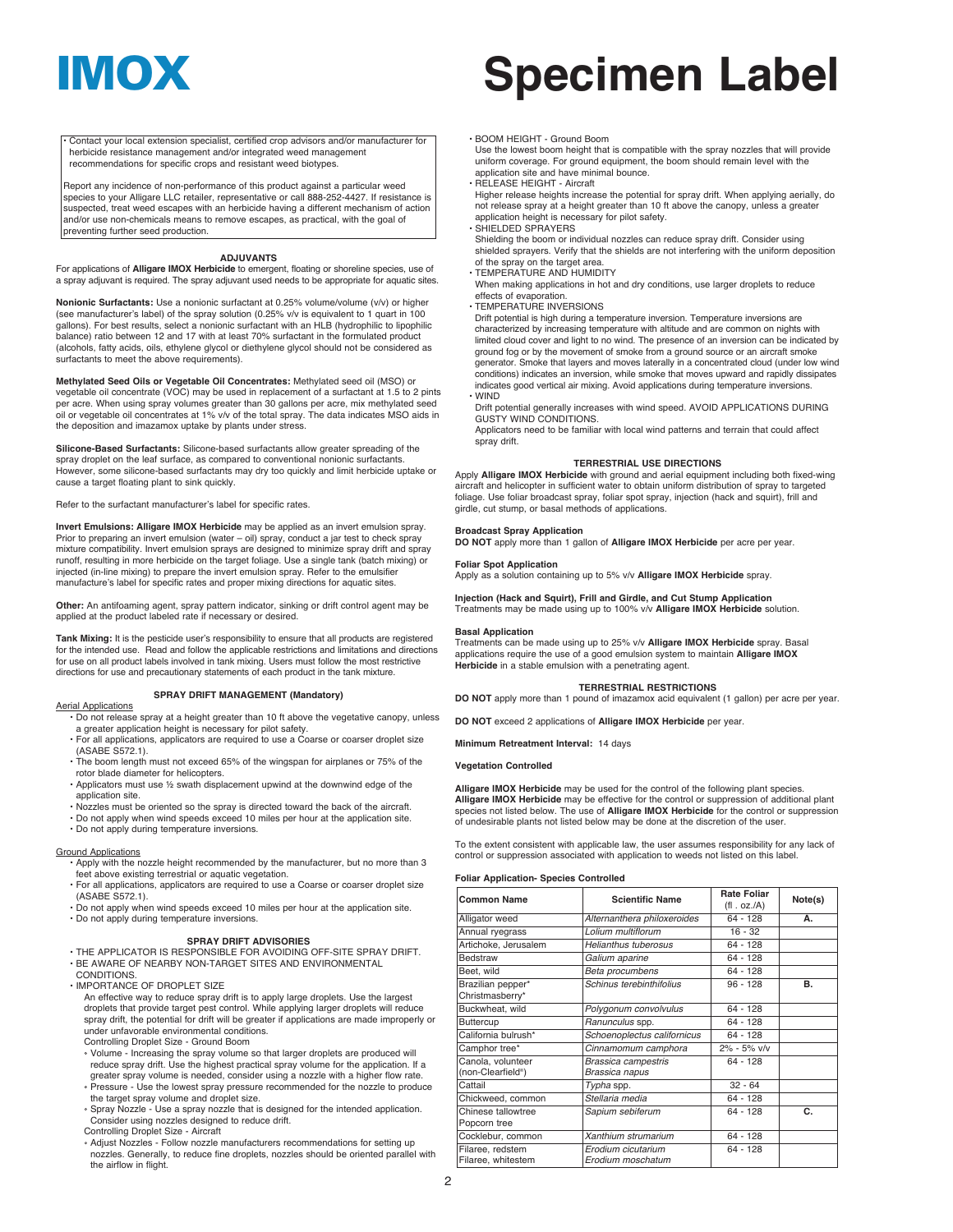| <b>Common Name</b>                                | <b>Scientific Name</b>                       | <b>Rate Foliar</b>            | Note(s)     |
|---------------------------------------------------|----------------------------------------------|-------------------------------|-------------|
|                                                   |                                              | (fl. oz./A)                   |             |
| Flixweed                                          | Descurainia sophia                           | $64 - 128$                    |             |
| Giant ragweed**                                   | Ambrosia trifida                             | $32 - 64$                     |             |
| Henbit<br>Jamaican nightshade*                    | Lamium amplexicaule<br>Solanum jamaicense    | $64 - 128$<br>$2\% - 5\%$ v/v |             |
| Japanese stiltgrass                               |                                              | $32 - 64$                     | D. & E.     |
| Jimsonweed                                        | Microstegium vimineum<br>Datura stramonium   | $64 - 128$                    |             |
| Johnsongrass, rhizome                             | Sorghum halepense                            | $32 - 64$                     |             |
| Johnsongrass, seedling                            |                                              | $16 - 32$                     |             |
| Knotweed, prostrate                               | Polygonum aviculare                          | $64 - 128$                    |             |
| Kochia                                            | Kochia scoparia                              | $64 - 128$                    |             |
| Lambsquarters, common                             | Chenopodium album                            | $64 - 128$                    |             |
| Lettuce, miner's                                  | Mantia perfoliata                            | 64 - 128                      |             |
| Mallow, common                                    | Malva neglecta                               | $64 - 128$                    |             |
| Mallow, Venice                                    | Hibiscus trionum                             |                               |             |
| Mustard spp.                                      | Brassica spp.                                | $64 - 128$                    |             |
| Nettle, burning                                   | Urtica urens                                 | $64 - 128$                    |             |
| Nettleleaf goosefoot                              | Chenopodium murale                           | 64 - 128                      |             |
| Nightshade, black                                 | Solanum nigrum                               | $64 - 128$                    |             |
| Nightshade, Eastern black                         | Solanum ptycanthum                           |                               |             |
| Nightshade, hairy                                 | Solanum sarrachoides                         |                               |             |
| Old World climbing fern*                          | Lygodium microphyllum                        | $5%$ v/v                      |             |
| Pennycress, field                                 | Thlaspi arvense                              | $64 - 128$                    |             |
| Phragmites*                                       | Phragmites australis                         | $64 - 128$                    | F., G. & H. |
| Pigweed, prostrate                                | Amaranthus blitoides                         | $64 - 128$                    |             |
| Pigweed, redroot                                  | Amaranthus retroflexus                       |                               |             |
| Pigweed, smooth                                   | Amaranthus hybridus                          |                               |             |
| Pigweed, spiny                                    | Amaranthus spinosus                          |                               |             |
| Puncturvine                                       | Tribulus terrestris                          | 64 - 128                      |             |
| Purple loosestrife*                               | Lythrum salicaria                            | $32 - 64$                     |             |
| Purslane, common                                  | Portulaca oleracea                           | $64 - 128$                    |             |
| Radish, wild                                      | Raphanus raphanistrum                        | $64 - 128$                    |             |
| Ragweed, common<br>Ragweed, giant                 | Ambrosia artemisiifolia<br>Ambrosia trifida  | $64 - 128$                    |             |
| Rocket, London                                    | Sisymbrium irio                              | $64 - 128$                    |             |
| Rocket, yellow                                    | Barbarea vulgaris                            |                               |             |
| Saltcedar*                                        | Tamarix spp.                                 | $64 - 128$                    | B. & D.     |
| Sedge*, purple                                    | Cyperus rotundus                             | $32 - 64$                     | B.          |
| Sedge*, yellow                                    | <b>Cyperus esculentus</b>                    |                               |             |
| Shepherd's-purse                                  | Capsella bursa-pastoris                      | $64 - 128$                    |             |
| Smartweed, ladysthumb                             | Polygonum persicaria,<br>Persicaria maculosa | $64 - 128$                    |             |
| Smartweed, Pennsylvania                           | Polygonum pensylvanicum,                     |                               |             |
|                                                   | Persicaria pensylvanica                      |                               |             |
| Smartweed, swamp                                  | Polygonum coccineum,                         |                               |             |
|                                                   | Persicaria amphibia                          |                               |             |
| Spike rush*                                       | Eleocharis spp.                              | $64 - 128$                    |             |
| Spurge, prostrate                                 | Euphorbia maculata                           | $64 - 128$                    |             |
| Sunflower, common                                 | Helianthus annuus                            | $64 - 128$                    |             |
| Swinecress                                        | Coronopus didymus                            | $64 - 128$                    |             |
| Tansymustard, green                               | Descurainia pinnata                          | $64 - 128$                    |             |
| Taro                                              | Taro spp.                                    | $64 - 128$<br>5% v/v          |             |
| Thistle, Russian                                  | Salsola iberica                              | $64 - 128$                    |             |
| Tropical soda apple*                              | Solanum viarum                               | $2\% - 5\%$ v/v               |             |
| Water primrose                                    | Ludwigia spp.                                | $32 - 64$                     | A.          |
| Wetland nightshade*                               | Solanum tampicense                           | 2% - 5% v/v                   |             |
| Whitetop*                                         | Cardaria draba                               | $8 - 16$                      |             |
| Hoary cress*                                      |                                              |                               |             |
| Willoweed panicle                                 | Epilobium brachycarpum                       | $64 - 128$                    |             |
| Velvetleaf                                        | Abutilon theophrasti                         | $64 - 128$                    |             |
| * Not approved for this use in California.        |                                              |                               |             |
| ** Suppression of larger, well-established plants |                                              |                               |             |

A. Use with an appropriate labeled glyphosate product will improve efficacy.

B. Also use a 2% - 5% v/v **Alligare IMOX Herbicide** spray C. See Special Weed Control section.

D. Use MSO at 1% v/v by spray.

E. **Alligare IMOX Herbicide** will provide some residual control of subsequent seedling emergence.

F. Use 1 quart per acre of methylated seed oil (MSO); apply in late vegetative stage up to killing frost.

G. Also use a spot treatment with 1% - 2% v/v **Alligare IMOX Herbicide** spray.

H. Older stands of phramites and stands growing in water may require follow-up applications to control.

For optimum control with foliar applications, use methylated seed oil (MSO) at 1% v/v spray.

#### **Specific Weed Control - Chinese Tallowtree**

Apply **Alligare IMOX Herbicide** at 64 - 128 fluid ounces per acre or 0.5 - 2.0% v/v spray as a foliar application for selective control of Chinese tallowtree in and around tolerant tree species. Control Chinese tallowtree with foliar applications using aerial, handgun, or backpack application methods. Use an application method and spray volume that provides adequate coverage of targeted Chinese tallowtree plants. Add methylated seed oil at 1quart

# **IMOX Specimen Label**

per acre for broadcast applications, or at 1% v/v for spot backpack and handgun applications. Tolerant hardwood species may exhibit varying degrees of leaf discoloration and temporary injury.

#### **Areas that may be Grazed or Cut for Hay**

**Alligare IMOX Herbicide** applied to listed aquatic and terrestrial non-crop sites may be grazed or cut for hay at a maximum use rate of 1 gallon per acre of **Alligare IMOX** Herbicide or 5% v/v spray for spot treatments. There are no grazing or haying restrictions.

#### **AQUATIC USE DIRECTIONS**

Apply **Alligare IMOX Herbicide** beneath the water surface or broadcast directly to the water surface for the control of target submersed aquatic plant species and for some emergent and floating species, or as a foliar broadcast application for emergent and floating species.

Apply **Alligare IMOX Herbicide** with ground and aerial equipment including both fixed-wing aircraft and helicopter in sufficient water to obtain uniform distribution of spray to water surface and/or targeted foliar applications.

#### **Water Application to Submersed, Emergent and Floating Vegetation**

Inject below the water surface or broadcast apply to the water surface with **Alligare IMOX Herbicide** to control submersed aquatic plant species and some emergent and floating species. Apply **Alligare IMOX Herbicide** as an undiluted product or diluted with water prior to application. When surface-matted conditions exist, inject **Alligare IMOX Herbicide** below the water surface to improve product distribution and efficacy.

Apply **Alligare IMOX Herbicide** to water to achieve a final concentration of the active ingredient of no more than 500 ppb. To maintain the desired vegetation response, multiple applications of **Alligare IMOX Herbicide** may be made during the annual growth cycle. **Alligare IMOX Herbicide Rates Per Treated Surface Acre**

| Alligare IMOX Herbicide Rates Per Treated Surface Acre |                                                |     |     |      |
|--------------------------------------------------------|------------------------------------------------|-----|-----|------|
| <b>Average Water</b>                                   | Desired Active Ingredient Concentration (ppb)* |     |     |      |
| Depth of                                               | 50                                             | 100 | 200 | 500  |
| <b>Treatment Site</b>                                  | <b>Alligare IMOX Herbicide</b>                 |     |     |      |
| (feet)                                                 | Rate per Treated Surface Acre (fl. oz.)        |     |     |      |
|                                                        | 17                                             | 35  | 69  | 173  |
| $\overline{2}$                                         | 35                                             | 69  | 138 | 346  |
| 3                                                      | 52                                             | 104 | 207 | 518  |
| 4                                                      | 70                                             | 138 | 277 | 691  |
| 5                                                      | 87                                             | 173 | 346 | 864  |
| 6                                                      | 104                                            | 207 | 415 | 1037 |
| 7                                                      | 122                                            | 242 | 484 | 1210 |
| 8                                                      | 139                                            | 277 | 553 | 1382 |
| 9                                                      | 157                                            | 311 | 622 | 1555 |
| 10                                                     | 174                                            | 346 | 691 | 1728 |

\* **Alligare IMOX Herbicide** contains 1.0 pound of imazamox acid equivalent per gallon. 1 gallon =  $128$  fl. oz.

### **Foliar Application to Listed Emergent and/or Floating Vegetation**

Broadcast apply or spot treat the water surface with **Alligare IMOX Herbicide** to control emergent and floating species. For broadcast applications, use a minimum of 10 gallons of water per surface acre in properly calibrated equipment for uniform coverage. Use higher spray volumes to ensure uniform spray coverage, when treating areas with large and/or dense vegetation. To minimize the drift potential, use an appropriate spray pressure depending upon spray equipment, conditions and application objectives. (See Spray Drift Ground Boom Application Requirements section.) As a spot treatment, use from 0.25 - 5% v/v **Alligare IMOX Herbicide** spray.

To enhance foliar applications on emergent and floating weeds, always use an adjuvant. If spray is washed off by wave action, control will be reduced.

In aquatic sites, application techniques described in the **Terrestrial Use Directions** section may be used to treat target emergent vegetation.

#### **Aerial Application**

Both fixed-wing aircraft and helicopter may be used to apply **Alligare IMOX Herbicide** by air. For direct applications to the water, there is no minimum spray volume. For broadcast applications targeting emergent and/or floating vegetation, use a minimum of 5 gallons of water per surface acre in properly calibrated equipment for uniform coverage. For aerial applications, best results are obtained by using a minimum of 20 gallons per acre. (See Spray Drift Aerial Application Requirements section.)

**Drawdown Application Alligare IMOX Herbicide** may be used for preemergence and/or postemergence control/suppression of aquatic vegetation in drawdown situations. As a broadcast spray, apply **Alligare IMOX Herbicide** at rates up to 1 gallon per acre or as a spot treatment with up to 5% v/v **Alligare IMOX Herbicide** spray. After water has receded and exposed soil is moist to dry, make application. After foliar postemergence applications, delay at least two weeks before reintroducing water.

#### **AQUATIC RESTRICTIONS**

**DO NOT** exceed maximum use rate per application:

**Water treatment** - 500 parts per billion (ppb) (173 fluid ounces of **Alligare IMOX Herbicide** (1.35 pounds of imazamox acid equivalent) per acre foot)

**Foliar broadcast application** - 1 gallon **Alligare IMOX Herbicide** per acre (1.0 pound of imazamox acid equivalent) per acre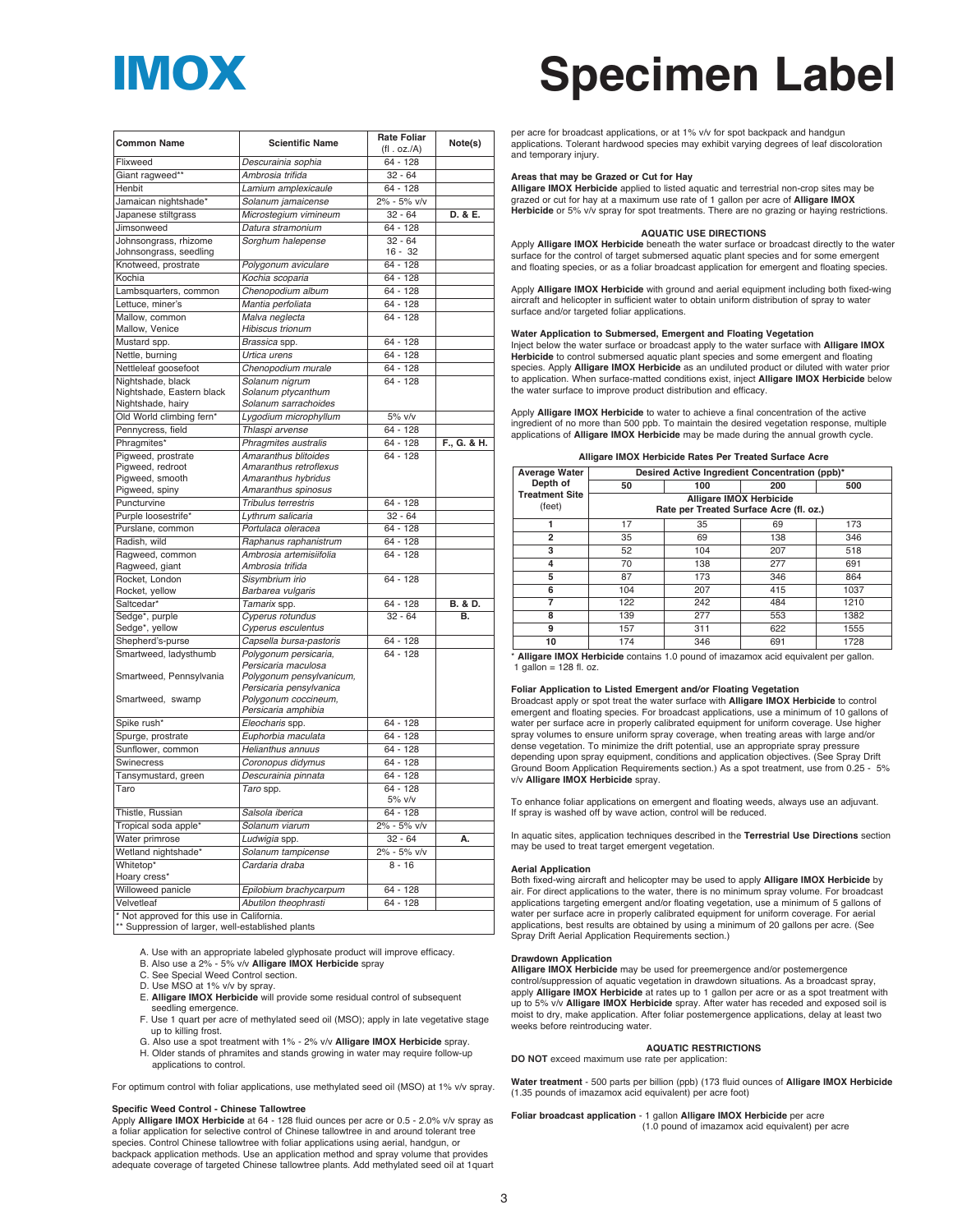# **IMOX Specimen Label**

#### **Foliar spot application** - up to 5% v/v **Alligare IMOX Herbicide**

#### **Minimum Retreatment Intervals:**

Water treatment - 14 days; unless the retreatment is following an initial water column application that has failed to maintain the original targeted ppb concentration.

Foliar broadcast applications – 14 days

Foliar spot applications – Retreat as needed

#### **Irrigation Restrictions**

- **DO NOT** use treated water to irrigate greenhouses, nurseries, or hydroponics until the imazamox concentration has been determined by an acceptable method to be less than or equal to 1.0 ppb.
- **DO NOT** plant sugar beets, onions, potatoes or non-Clearfield® canola in soils that have been previously irrigated with **Alligare IMOX Herbicide** treated water until a soil bioassay successfully demonstrates acceptable levels of crop tolerance. The only exception to this restriction is if the water is from foliar applications to emergent and/or floating vegetation in flowing water sites where it has been applied at less than or equal to 1.5 quarts per acre to waters with an average depth of greater than or equal to 4 feet.
- **DO NOT** use **Alligare IMOX Herbicide** treated waters resulting in a concentration greater than 50 ppb for irrigation of established (emerged) plants until residue levels have b
- shown to be less than or equal to 50 ppb by an acceptable method. **DO NOT** make **Alligare IMOX Herbicide** applications in and around golf course irrigation, sod farm irrigation, and vineyard irrigation waterbodies without testing potential irrigation water prior to irrigation and confirming the imazamox concentration to be less than or equal to 1.0 ppb.
- In still or quiescent waters, **DO NOT** use **Alligare IMOX Herbicide** treated water resulting in a concentration greater than 10 ppb for irrigation of newly seeded or newly established plants until imazamox residue levels have been shown to be less than or equal to 10 ppb by an acceptable method.
- Wait 24 hours before irrigating from still or quiescent waters after making an **Alligare IMOX Herbicide** application for sub-merged vegetation less than 100 feet from an irrigation intake.
- Wait 24 hours before irrigating from still and quiescent waters after making an **Alligare IMOX Herbicide** application to emergent and/or floating vegetation if greater than 25% of the surface area of the water body has been treated or application was made less than 100 feet from an irrigation intake.
- Flowing waters may be used to irrigate allowable sites with no restrictions when **Alligare IMOX Herbicide** is applied at less than or equal to 2 quarts per acre to waters with an average depth of greater than or equal to 4 feet.
- After application of **Alligare IMOX Herbicide** to dry irrigation canals/ditches below the high-water mark, the initial flush of water during recharge must not be used for irrigation purposes unless the imazamox concentration has been determined by an acceptable method to be less than 25 ppb.

**Alligare IMOX Herbicide** applied at less than or equal to 2 quarts per acre in or on waters with a minimum average depth greater than or equal to 4 feet, will result in imazamox concentrations less than 25 ppb.

#### **Other Water Use Restrictions**

There are no restrictions on livestock watering, swimming, fishing, domestic use, or use of treated water for agricultural sprays. No recharge flush or water use restrictions are required for applications to dry areas above the high-water line of irrigation canals or channels.

#### **Potable** Wate

**Alligare IMOX Herbicide** may be applied to potable water sources at concentrations up to 500 ppb to within a distance of 1/4 mile from an active potable water intake. Within 1/4 mile of an active potable water intake, **Alligare IMOX Herbicide** may be applied, but water concentrations resulting from injection and/or foliar applications may not exceed 50 ppb. If water concentrations greater than 50 ppb are required, the potable water intake must be shut and, if necessary, an alternate water supply be made available until the water concentration can be shown to be less than 50 ppb by an acceptable method.

#### **Vegetation Controlled or Suppressed**

The performance of **Alligare IMOX Herbicide** is dependent upon many factors including: dose, time of year, stage of plant growth, plant susceptibility, environmental conditions, method of application, and water movement. The rate selection is partially dependent on characteristics of the treatment area and whether growth regulation or control is desired. A repeat application to control or suppress regrowth may be required depending on environmental and growing conditions. To determine best management practices to control individual species and to meet specific aquatic plant management objectives consult with the local extension service.

| <b>Emergent, Floating, and Shoreline Species</b> |
|--------------------------------------------------|
|--------------------------------------------------|

| <b>Common Name</b>       | <b>Scientific Name</b>      | Rate<br>(fl. oz./A) | Note(s) |
|--------------------------|-----------------------------|---------------------|---------|
| Alligatorweed            | Alternanthera philoxeroides | $64 - 128$          | A.& B.  |
| American lotus           | Nelumbo lutea               | $64 - 128$          |         |
| Arrowhead                | Sagittaria spp.             | $32 - 64$           |         |
| Cattail                  | Typha spp.                  | $32 - 64$           | C.      |
| Chinese tallowtree       | Sapium sebiferum            | $64 - 128$          |         |
| Common reed              | Phragmites spp.             | $96 - 128$          | D. & E. |
| Common salvinia          | Salvinia minima             | $32 - 64$           | F.      |
| Floating heart           | Nymphoides spp.             | $64 - 128$          | G.      |
| Floating pennywort       | Hydrocotyle ranunculoides   | $32 - 64$           | А.      |
| Flowering rush           | <b>Butomus umbellatus</b>   | $64 - 128$          |         |
| Four-leaf clover         | Marsilea spp.               | $32 - 64$           |         |
| Frog's bit, Sponge plant | Lymnobium spp.              | $16 - 32$           |         |
| Giant cane               | Arundo donax                | $64 - 128$          |         |

| <b>Common Name</b>      | <b>Scientific Name</b>     | <b>Rate Foliar</b> | Note(s) |
|-------------------------|----------------------------|--------------------|---------|
|                         |                            | (fl. oz./A)        |         |
| Japanese knotweed       | Polygonum cuspidatum       | 64 - 128           |         |
| Mexican lily            | Nymphaea mexicana          | $32 - 64$          |         |
| Mosquito fern           | Azolla spp.                |                    | G.      |
| Parrotfeather           | Myriophyl/um aquaticum     | 64 - 128           | н.      |
| Pickerelweed            | Pontederia cordata         | $32 - 64$          |         |
| Saltcedar               | Tamarix spp.               | 64 - 128           | G.      |
| Smartweed, ladysthumb   | Polygonum persicaria,      | 64 - 128           |         |
|                         | Persicaria maculosa        |                    |         |
| Smartweed, Pennsylvania | Polygonum pensylvanicum,   |                    |         |
|                         | Persicaria pensylvanica    |                    |         |
| Smartweed, swamp        | Polygonum coccineum,       |                    |         |
|                         | Persicaria amphibia        |                    |         |
| Spatterdock             | Nuphar lutea               | 64 - 128           |         |
| Variable-leaf milfoil   | Myriophyllum heterophyllum | 64 - 128           | K. & L. |
| Water chestnut          | Trapa natans               | 64 - 128           | M. & G. |
| Water hyacinth          | Eichhornia crassipes       | $16 - 32$          |         |
| Water lettuce           | Pistia stratiotes          | $48 - 96$          |         |
| Water lily              | Nymphaea spp.              | $32 - 64$          |         |
| Water primrose          | Ludwigia spp.              | $32 - 64$          | В.      |
| Watershield             | Brasenia schreberi         | $48 - 64$          |         |
| Wild taro               | Colocasia esculenta        | $96 - 128$         |         |

A. Repeat applications may be necessary.

- B. Use with an appropriate labeled glyphosate product for faster brownout.
- C. Apply after full greenup through killing frost.
- D. Apply with MSO; apply in late vegetative stage up to killing frost.
- E. Also apply as a spot treatment using 1% to 2% v/v **Alligare IMOX Herbicide** spray. Older stands of phragmites and stands growing in water may be more difficult to control and will require follow-up applications.
- F. Apply with MSO or MSO plus silicone-based surfactant; retreatment will be necessary.
- G. Also apply as a spot treatment using 2% to 5% v/v **Alligare IMOX Herbicide** plus 1% v/v MSO spray.
- H. Apply only to emergent vegetation.
- K. Apply with MSO (1 % v/v) as an emergent foliar treatment when plants have emerged on the surface.
- L. Also apply as a spot treatment using 1% to 3%v/v **Alligare IMOX Herbicide** spray. M. Apply with MSO to emergent part of plant.

#### **Vascular Aquatic Plant Control Using Surface or Injected Herbicide Applications (50- 500 ppb)**

There are three herbicide susceptibility levels of control for vascular aquatic plants: susceptible (50-200 ppb), intermediately susceptible (100-300 ppb) and partially susceptible (200-500 ppb).

Some vascular aquatic plants that are easy to control from foliar applications of **Alligare IMOX Herbicide** may be hard to control from in-water applications. Higher use rates may be required to achieve desired control/suppression in sites with high water exchange rates or when treating more mature or less susceptible plants or when targeting more difficult-tocontrol aquatic species or when treating small areas in larger bodies of water (partial or spot treatments). Lower concentrations are normally used when conducting early season largescale treatments; when greater selectivity is desired; and treating larger areas, more immature or susceptible plants, and areas with less potential for rapid water exchange.

Use of lower rates may increase selectivity on some species within the same category. Effects on susceptible plants can range from control to growth regulation depending on treatment site characteristics, exposure time, and application rate. Susceptible plant species may exhibit herbicide stress or reduced growth during active treatment phases. Whole lake applications with lower rates may provide plant growth regulation or greater selectivity while higher rates will normally provide broader activity

#### **Vascular Aquatic Plant Susceptibility Chart**

| <b>Common Name</b>    | <b>Scientific Name</b>     | Rate (ppb)  |
|-----------------------|----------------------------|-------------|
| American pondweed     | Potamogeton nodosus        | $100 - 300$ |
| <b>Bladderwort</b>    | Utricularia spp.           | $100 - 300$ |
| <b>Bulrush</b>        | Schoenoplectus califomicus | $200 - 500$ |
| Cattail               | Typha spp.                 | $200 - 500$ |
| Coontail              | Ceratophyllum demersum     | $200 - 500$ |
| Curlyleaf pondweed    | Potamogeton crispus        | $50 - 200$  |
| Eelgrass, Japanese    | Zostera japonica           | $200 - 500$ |
| Egeria                | Egeria densa               | $200 - 500$ |
| Eurasian watermilfoil | Myriophyllum spicatum      | $50 - 200$  |
| Flowering rush        | <b>Butomus</b> umbeliatus  | $200 - 500$ |
| Froq's bit            | Lymnobium spongia          | $100 - 300$ |
| Hydrilla              | Hydrilla verticillata      | 50-200      |
| Illinois pondweed     | Potamogeton illinoensis    | $100 - 300$ |
| Pickerelweed          | Pontederia cordata         | $100 - 300$ |
| Salvinia              | Salvinia spp.              | $100 - 300$ |
| Sago pondweed         | Stuckenia pectinata        | $50 - 200$  |
| Southern naiad        | Najas guadalupensis        | $200 - 500$ |
| Spatterdock           | Nuphar lutea               | $200 - 500$ |
| Spikerush             | Eleocharis baldwinii       | $100 - 300$ |
| Variable-leaf milfoil | Myriophyllum heterophyllum | $100 - 300$ |